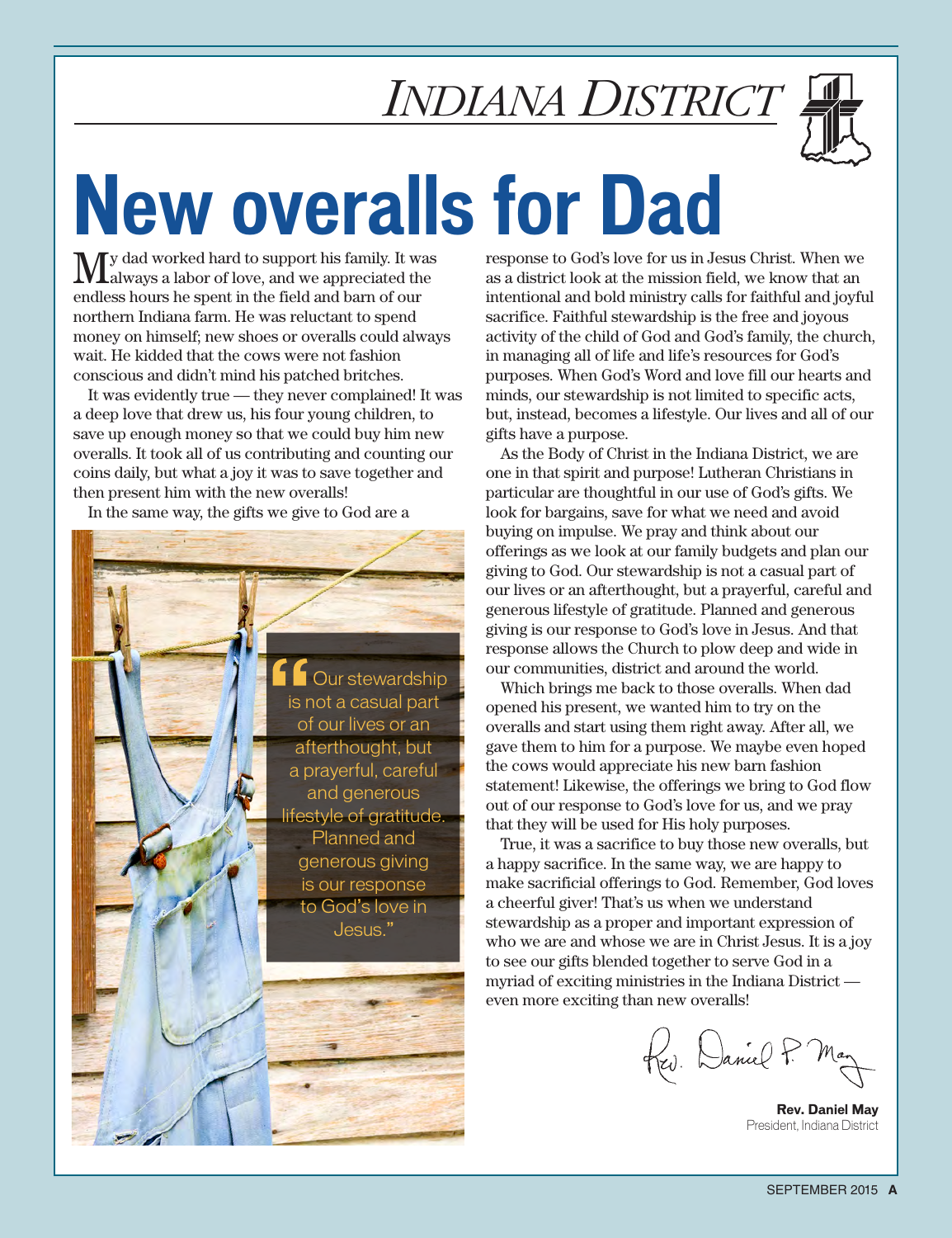### *stewardship*



### LCEF helps Our Savior prepare for current  $-$  and future  $-$  growth

When people began joking that the HVAC technician should have a dedicated parking spot at Our Savior Lutheran Church and School, Louisville, Ky., they knew it was time to make some updates to their buildings. Unfortunately, there was no room in the budget for such changes — until the church treasurer called the Lutheran Church Extension Fund (LCEF) for help. Refinancing the church's mortgage through LCEF provided the funds needed for several physical improvements, including an updated heating and cooling system, renovated welcome center, new carpeting and a parking-lot makeover.

"When you're competing with other schools, physical appearance is important — especially when you're trying to draw people who aren't necessarily Lutheran," said Rev. Charles Fausel, Our Savior pastor. Fausel calls the refinancing "a very smart move for us, leveraging our assets instead of pouring money into some inefficient heating and cooling systems."

But the support didn't stop there. Through LCEF's VisionPath, the

congregation has also developed a "20/20 Missional Plan," helping it prepare for future growth. "We're looking five years out (to the year 2020) and seeing more clearly," Fausel said, somewhat tongue-incheek. Through VisionPath, Our Savior has been able to clarify ministry goals and identify the steps needed to turn those objectives into accomplishments.

Some of those goals include calling a second pastor to enhance community outreach and work with families and youth, as well as boosting the school's prekindergarten through eighth-grade enrollment from its current 182 students to the 225-student capacity through a scholarship endowment fund, making a Christian education affordable for more families. "Many congregations equate growing with building — the bricks-and-mortar kind of building, typically supported by a capital campaign," Fausel said. "Our Savior wants to grow in ministry, not necessarily in bricks and mortar. We knew we needed to do something like a capital campaign, but not a campaign that has anything to do with an

architectural drawing."

Working with the Rev. Dennis Goff, agency vice-president of LCEF's Capital Funding Services, the congregation examined ministry strengths, community needs and opportunities to better connect the two. They started with a new mission statement to communicate Our Savior's core purpose: Teach, Love, Connect. "No one could remember or easily say our old mission statement — it didn't flow," said Fausel, who credits Goff with encouraging the congregation's missional planning department to "clearly describe Our Savior's direction into the future in a way everyone can understand."

Starting a maintenance fund is another key component in the biblically based capital stewardship campaign Our Savior is discussing with Goff. "We want to make sure we have money for future maintenance projects," Fausel said. "We don't want to have to keep borrowing, making our children pay on the building forever." With Our Savior's new 20/20 vision and some big steps toward stronger outreach, that won't be a problem. In fact, through LCEF, Fausel sees nothing but exciting ministry opportunities in the church's future.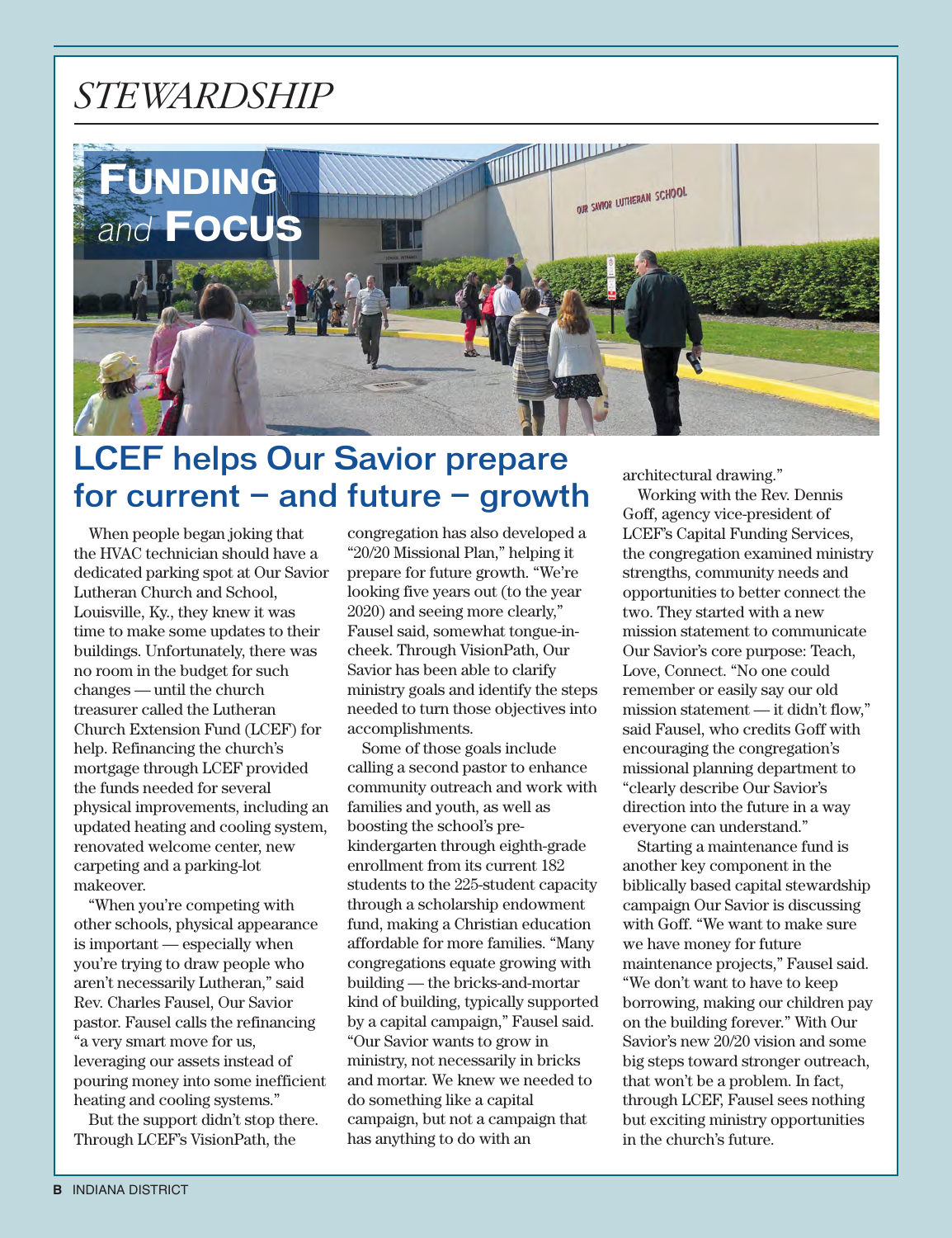

# The joy of **GIVING**

"Each one must give as he has decided in his heart, not reluctantly or under compulsion, for God loves a cheerful giver."

### (2 Cor. 9:7)

Most of us are familiar with the idea that God loves a cheerful giver. Some of us even sang songs about it in Sunday school. As an adult, I find it interesting that when the Apostle Paul wrote those words, he also took time to explain the reason why we can be cheerful when we give. It's simply this: when we give, God multiplies our gift. Consider these verses:

*"He who supplies seed to the sower and bread for food will supply and multiply your seed for sowing and increase the harvest of your righteousness. You will be enriched in every way to be generous in every* 



*way, which through us will produce thanksgiving to God"* (2 Cor. 9:10-11).

In other words, God blesses us when we give. That's certainly reason enough to be cheerful, don't you think, especially when we contemplate how God uses our gifts to further His kingdom.

**Consider these ministries we support throughout our district:**

#### → **Campus ministries**

Did you know that right here in Indiana, we have a large number of international students? University Lutheran Church (ULu), West Lafayette; University Lutheran Church, Bloomington; and Grace Evangelical Lutheran Church, Muncie, have the ability to impact people from many different cultures, and we don't have to travel overseas to do it. They are coming to us! These ministries are in desperate need of renovations and updates to their facilities in order to continue their outreach to students. So whether you're a Boilermaker, Hoosier or Cardinal fan, you can make a difference in the lives of college students when you give to these ministries.

### → **Ministerial Excellence Fund**

Most people don't realize that many pastors leave seminary with a load of debt. Unfortunately, the typical pastor's salary makes paying back those loans a long, slow process. That's where our Ministerial Excellence Fund comes in. Through your gifts to this fund, you can help pastors retire this debt so they can minister freely in our congregations without carrying those financial burdens.

#### → **Local congregations**

Finally, I always promote tithing an individual's estate to the local congregation. Appreciated stock and other taxable assets are always welcome by the congregation or local ministry.

Paul wrote to the Corinthians, *"But just as you excel in everything — in faith, in speech, in knowledge, in complete earnestness and in your love for us — see that you also excel in this grace of giving."* (2 Cor. 8:7)

As Christians, our greatest incentive to give to worthy ministries rests directly on our greatest example of giving: our Lord Jesus Christ. Wherever you decide to give, let's remember that we have every reason to rejoice as we work together to further God's kingdom.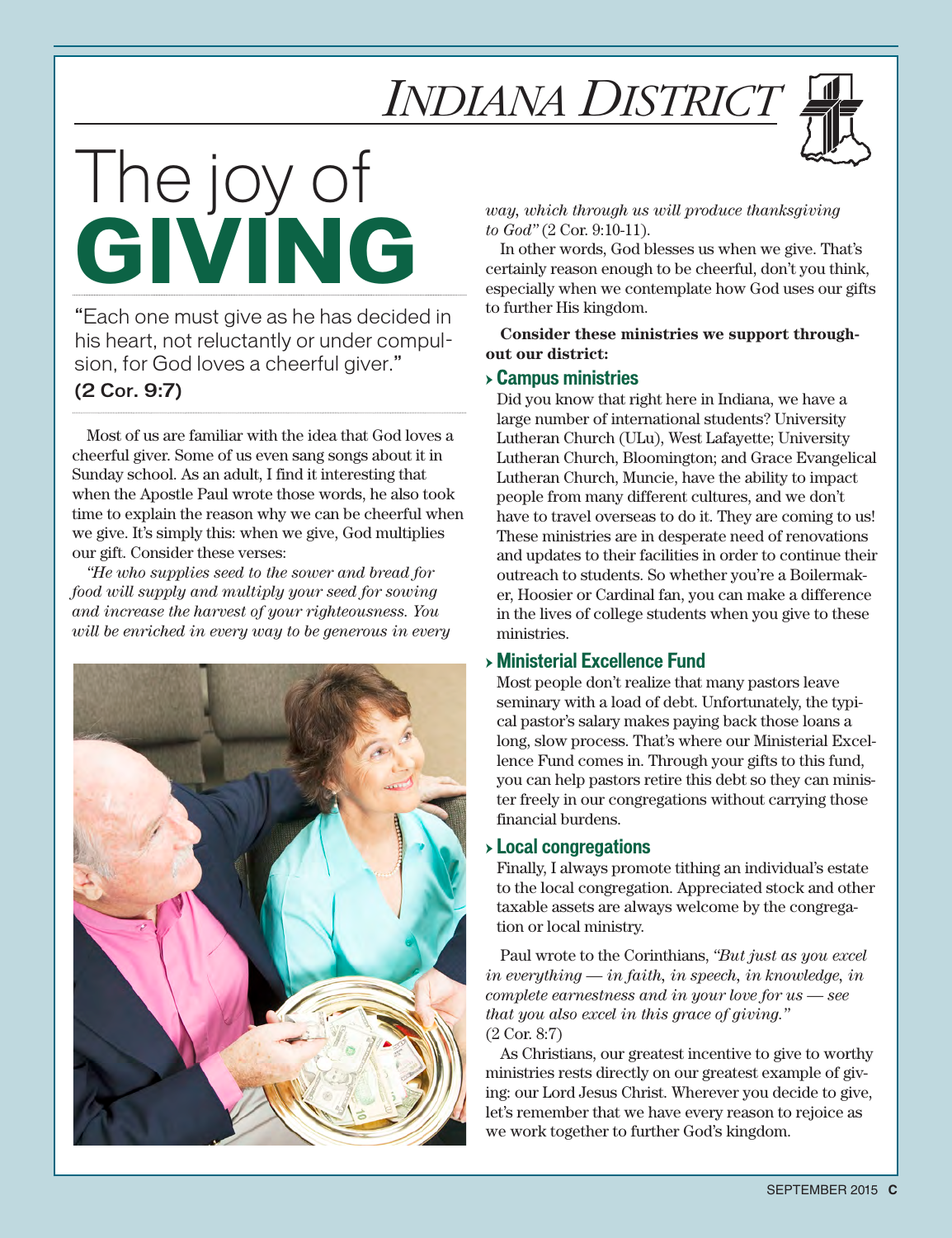### *stewardship*

# **New parish record!**

St. John, Indianapolis, welcomes **17** new members



St. John, Indianapolis, welcomed 17 new members and their families into the fellowship of believers on Sunday May 17. This is the largest new-member welcoming that St. John has had. The pastor is the Rev. Philip Krupski. A congregational reception, luncheon and presentation about assimilating into the congregation was held immediately after church, sponsored by the board of Parish Fellowship and hosted by Paul Johnson, director of Outreach and Assimilation.

### **Deadline for submissions**

The **deadline** for the November issue of *The Lutheran Witness* is **Sept. 10.** Your stories and pictures are most appreciated. Please send them by:

→ email to *jan.koenig@in.lcms.org*  → or postal mail to:

*Lutheran Witness Editor Indiana District LCMS 1145 South Barr St. Fort Wayne, IN 46802* 

Please remember that photos sent electronically should be in jpeg format with a minimum 300 dpi. The pulse of God's mission.

September 16-18, 2015

Carmel Lutheran Church | info@carmellutheran.org 4850 E. Main St., Carmel, IN 46033 | 317.814.4252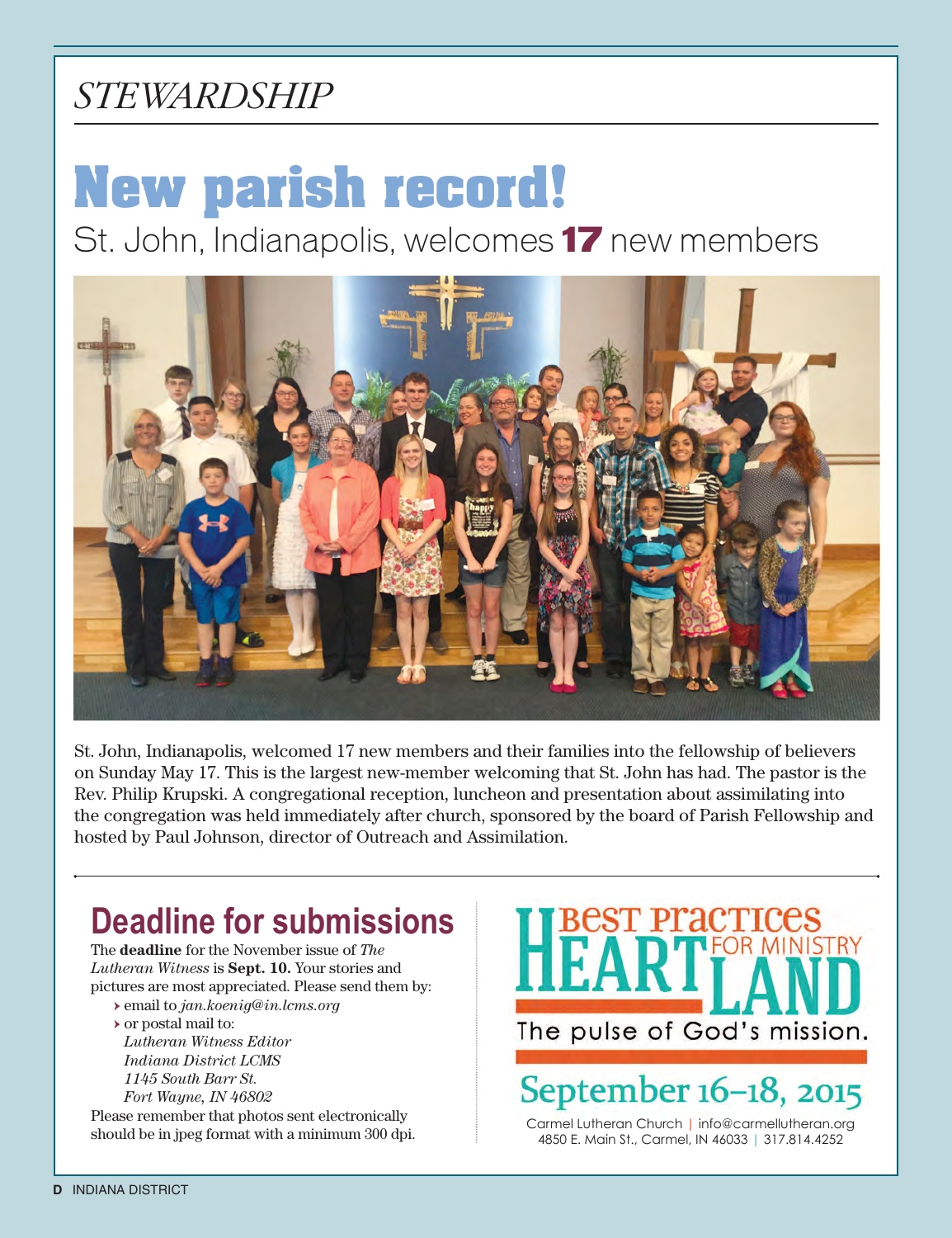



# *opens doors of opportunity* **New warehouse…**

This space gives us the opportunity to do that."

The Indiana regional office of<br>
Orphan Grain Train (OGT)<br>
dedicated its new warehouse Orphan Grain Train (OGT) storage facility in Jonesville during a special ribbon-cutting ceremony and open house on July 26. The festivities marked the culmination of a months-long construction project and even longer capital campaign to

support the endeavor, as well as countless hours of volunteer efforts to aid in the new construction.

The new location replaces a former operational site in nearby Elizabethtown, which consisted of one small building and a

series of semi-trailers for sorting and storage. And while Gene Wint, former program director, and many

volunteers did a fabulous job of working with the resources available, that setting was less than ideal for the growing local and global outreach that has developed over the years.

"We are so appreciative of everything Gene has done for this ministry with so few resources," said Rev.

Doug Bauman, OGT pastoral advisor and pastor of St. Paul Lutheran Church, Columbus. The new facility creates some "We want to connect this avenue for meeting people's physical needs with an opportunity to address their spiritual needs as well, planting the seeds of the Gospel.

much-needed space and opens many new doors of opportunity for OGT "We're so

blessed with the new space, which will give us the benefit of everything — sorting and storage — under one

Participating in the ribbon-cutting ceremony for Orphan Grain Train's new Indiana branch were, from left, Jennifer Tape, Gene Ernst (manager), Jerry Maley, Marge Lazzell, Vivian Ernst, Charlie Meier, Irene Shireman, Carol Maley, Gene Wint, Elinor Brown, Jerry Brown and Al Lazzell.

roof," Bauman said. "We are also blessed with a new manager (Gene Ernst). The Lord does provide."

The new warehouse also creates a space for OGT staff to meet with local people in need. "Our goal is to be intentional in our ministry," Bauman said. "We want to connect this avenue for meeting people's physical needs with an opportunity to address their spiritual needs as well, planting the seeds of the Gospel. This space gives us the opportunity to do that."

Truly, OGT's impact, both locally and globally, has already expanded as a result of the move. "Locally, we can respond immediately with disaster relief with food, clothes and furniture, depending on the need," Bauman said.

Globally, the ministry will continue to identify areas where needs exist and where it can serve people in Christ's name. An expanded volunteer base, which has developed in response to new excitement and awareness about the ministry, has increased donations and fueled new passion for the project. OGT has already collected clothing and raised shipping costs to send out the first overseas shipment to orphanages in Latvia.

Thank you to everyone who has contributed to the development of OGT's new location in Jonesville, and to all volunteers and supporters of this vital outreach to people throughout the district — and around the world!

SEPTEMBER 2015 **E**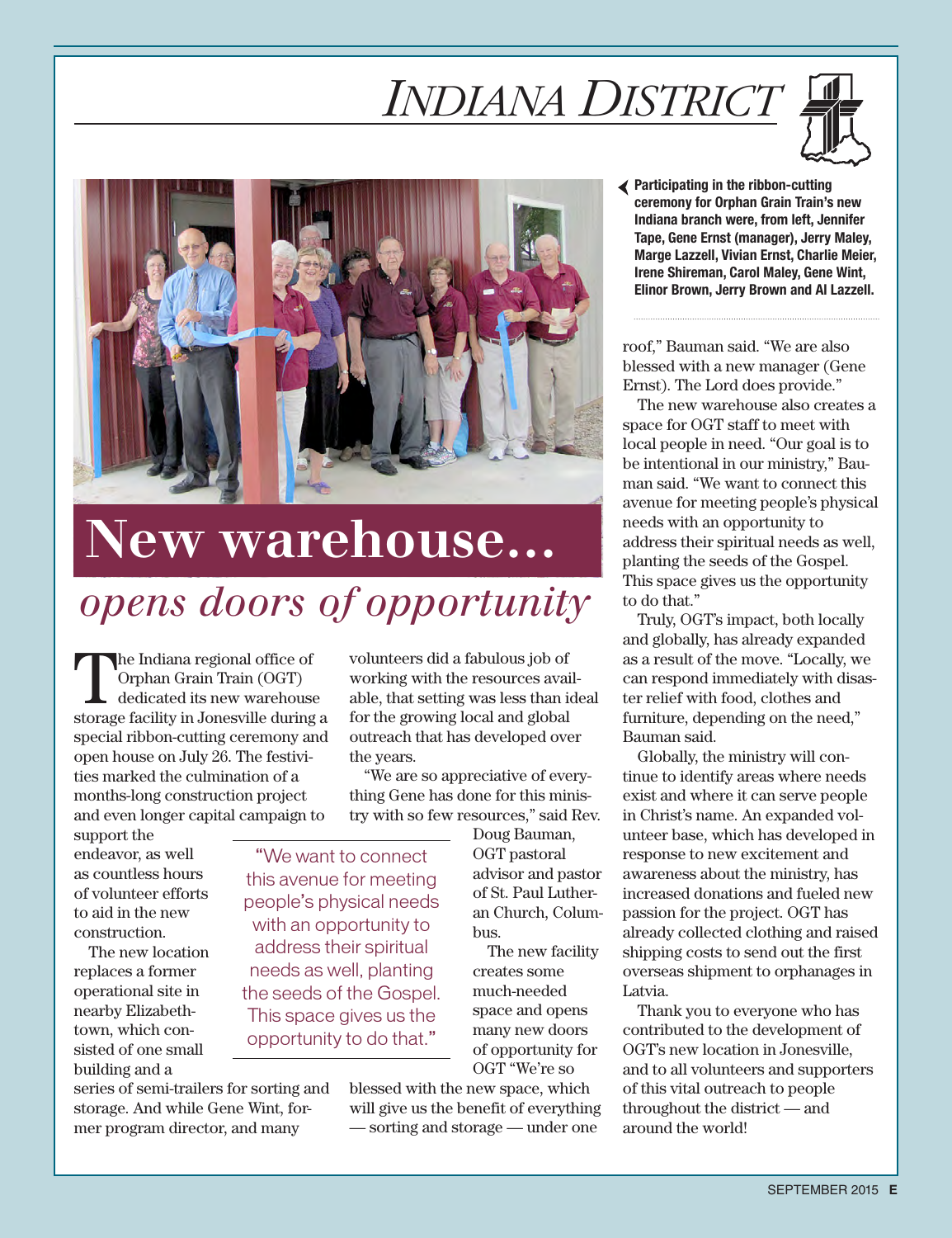## *CELEBRATIONS*

### **September Birthdays** (90 and older)

**May 30** – Geneva Braun, 95, Emmanuel, Tell City **June 14** – Esther Kvalo, 99, Grace, Muncie **Aug. 9** – Ruth Koehnemann 98, St. John, Vincennes **Aug. 13** – James Sattler, 92, St. James, Lafayette **Aug. 16** – Irene Bieberich, 90, St. Paul (Preble), Decatur **Sept. 1** – Arlene Foth, 91, St. James, Lafayette **Sept. 2** – Dorothy Good, 98, St. James, Lafayette **Sept. 3** – Betty Peters, 92, St. John, Monroeville **Sept. 4** – Helen Hendricks, 90, Calvary, Indianapolis **Sept. 5** – Elizabeth McKinney, 94, St. John's, White Creek **Sept. 6** – Wynema Murphy, 91, St. John's, Vincennes Sept. 6 – Mable Hankey, 90, Carmel **Sept. 7** – Mabel Schwark, 94, Calvary, Indianapolis **Sept. 8** – Margaret Blettner 93, St. James Lafayette **Sept. 8** – Mary Jane Peck, 92, Calvary, Indianapolis **Sept. 10** – Nellie Franck, 92, St. Peter's, Brownstown **Sept. 12** – Opal Atwood, 97, Holy Cross, Fort Wayne

- **Sept. 12** Berneice Newsom, 93, Holy Cross, Fort Wayne
- Sept. 16 Dorothy Crawford, 98, Emmanuel, Fort Wayne
- **Sept. 17**  Marvin Stoppenhagen, 100, Zion, Freidheim **Sept. 17** – Kathleen Boyer, 92, Immanuel, Avilla **Sept. 17** – Russ Denzine, 90, Heritage, Valparaiso **Sept 18** – Malinda Bieberich, 96, St. Paul (Preble), Decatur **Sept. 18** – Norma Blank, 93, St. John, Lanesville **Sept. 18** – Marlin Keidel, 91, Zion, Freidheim **Sept. 20** – Virginia Kniesly, 94, St. James, Logansport **Sept. 20** – Marcell Schoen 90, St. John, Lanesville **Sept. 21** – Doris Graessle, 95, Redeemer, Seymour **Sept. 22** – Harriet Briney, 93 Trinity, Hobart **Sept. 25** – Marty Koerner, 92, Holy Cross, Fort Wayne **Sept. 25** – Lorraine Yates, 91, Calvary, Indianapolis **Sept. 26** – Evelyn Rippe, 96, Trinity, Hobart **Sept. 27** – Marion Boerger, 93, St. John, Monroeville **Sept. 29** – Frederick Franzwa, 96, Trinity, Hobart
- 
- **Sept. 29** Peter Savoldi, 91, St. James, Lafayette
- **Sept. 29** Bettye Southwood 91, St. Paul's, Evansville **Sept. 30** – Virginia Brewer, 92, St. Peter's, Brownstown
- **September Anniversaries** (50 or more years)

Aug. 10 – Mr. and Mrs. Lonnie Lerch, 57, St. James, Lafayette Aug. 14 – Mr. and Mrs. Daniel Crouse, 55, St. James, Lafayette Aug. 20 – Mr. and Mrs. Byron Ginzel, 55, St. James Lafayette Aug. 21 – Mr. and Mrs. George Eickhoff, 60, St. Peter, Huntington Aug. 21 – Mr. and Mrs. Edward Clark, 50, St. James, Lafayette Aug. 23 – Mr. and Mrs. Leroy Werling, 57, St. Paul (Preble), Decatur Aug. 26 – Mr. and Mrs. Lester Smith, 54, St. Paul (Preble), Decatur Sept. 1 – Mr. and Mrs. Harry Cords, 64, St. James, Lafayette Sept. 1 – Mr. and Mrs. Stanley Bickhart, 59, Emmanuel, Fort Wayne Sept. 1 – Mr. and Mrs. Ken Schueler, 58, St. Paul (Preble), Decatur Sept. 1 – Mr. and Mrs. Robert Keuneke, 53, St. Paul (Preble), Decatur Sept. 1 – Mr. and Mrs. Eugene Linnemeier 53, Zion, Freidheim Sept. 1 – Mr. and Mrs. Ross Springer, 53, Carmel Sept. 2 – Mr. and Mrs. Bob Nicholson, 64, Trinity, Darmstadt Sept. 2 – Mr. and Mrs. Clark Matson, 60, Immanuel, Avilla Sept. 2 – Mr. and Mrs. Daniel Bieberich, 54, Zion, Decatur Sept. 2 – Mr. and Mrs. Carl Eckelman, 54, St. James, Lafayette Sept. 3 – Mr. and Mrs. Larry Bailey, 54, Shepherd of the Hills, Georgetown Sept. 3 – Mr. and Mrs. Robert Kamman, 54, Zion, Seymour Sept. 4 – Mr. and Mrs. Alton Egolf, 63, Immanuel, Avilla Sept. 4 – Mr. and Mrs. Lawrence Holle, 60, St. Peter's, Waymansville Sept. 5 – Mr. and Mrs. Gene Schroeder, 51, Epiphany, Westfield Sept. 5 – Mr. and Mrs. Butch Ruddick, 50, Redeemer, Seymour Sept. 6 – Mr. and Mrs. Joe Hawkins, 63, Zion, New Palestine Sept. 6 – Mr. and Mrs. Albert Arendt, 57, Trinity, Darmstadt Sept. 6 – Mr. and Mrs. Robert Kolanowski, 50, Faith, DeMotte Sept. 7 – Mr. and Mrs. Maynard Lambertus, 63, St. John, Lanesville Sept. 7 – Mr. and Mrs. Bill Hackman, 57, St. Peter's, Brownstown Sept. 8—Mr. and Mrs. Louis Carroll, 59, Concordia, Evansville Sept. 8 – Mr. and Mrs. Jim Ruff, 58, Trinity, Darmstadt Sept. 8 – Mr. and Mrs. Montie Prince, 52, Redeemer, Seymour Sept. 9 – Mr. and Mrs. Gary Heckman, 70, Zion, Freidheim Sept. 9 – Mr. and Mrs. Melvin "Doc" Cleeter, 58, Trinity, Dillsboro Sept. 10 – Dr. and Mrs. Arden Christen, 60, Carmel Sept. 10 – Mr. and Mrs. Bart Blum, 54, St. Paul (Preble), Decatur Sept. 10 – Mr. and Mrs. Dick Larkey, 54, Zion, New Palestine Sept. 11 – Mr. and Mrs. Ken Fehd, 67, Trinity, Darmstadt Sept. 11 – Mr. and Mrs. Maynard Griffin, 61, Zion, Garrett

Sept. 12 – Mr. and Mrs. Robert Schultz, 62, Trinity Memorial, Merrillville Sept. 13 – Mr. and Mrs. Dale Catt, 63, Trinity, Hobart Sept. 13 – Mr. and Mrs. William Toborg, 62, Redeemer, Seymour Sept. 13 – Mr. and Mrs. Ron Hunter, 57, Trinity, Hammond Sept. 13 – Mr. and Mrs. James Kahre, 57, Trinity, Darmstadt Sept. 14 – Mr. and Mrs. Henry Morgan, 69, Faith, Louisville Sept. 14 – Mr. and Mrs. Duane Lupke, 58, Emmanuel, Fort Wayne Sept. 14 – Mr. and Mrs. Richard Teising, 52, St. John's, Vincennes Sept. 14 – Mr. and Mrs. Otto Weber, 52, Our Shepherd, Avon Sept. 15 – Mr. and Mrs. John Downing 64, Heritage, Valparaiso Sept. 15 – Mr. and Mrs. Kenneth Meyer, 59, St. James, Lafayette Sept. 16 – Mr. and Mrs. Norman Hesterman, 65, Holy Cross, Fort Wayne Sept. 16 – Rev. and Mrs. Jerry Markel, 54, Immanuel, Michigan City Sept. 17 – Mr. and Mrs. Jim Rosser, 54, Carmel Sept. 17 – Mr. and Mrs. Don Gehres, 50, Zion, Freidheim Sept. 18 – Mr. and Mrs. Bob Zoller, 61, Holy Cross, Fort Wayne Sept. 18 – Mr. and Mrs. William Bender, 60, Trinity, Hobart Sept. 18 – Mr. and Mrs. Jim Crosby, 60, Zion, Freidheim Sept. 19 – Mr. and Mrs. Stefan Anderson, 56, Grace, Muncie Sept. 19 – Mr. and Mrs. Ronald Knutson, 56, Trinity Memorial, Merrillville Sept. 19 – Mr. and Mrs. Dennis Meyer, 51, St. John's, White Creek Sept. 20 – Mr. and Mrs. Ralph Selking, 57, St. Paul (Preble), Decatur Sept. 22 – Mr. and Mrs. John Berger, 65, Holy Cross, Fort Wayne Sept. 22 – Mr. and Mrs. Donald Buckles, 53, Immanuel, Avilla Sept. 24 – Mr. and Mrs. Erwin Mueller, 66, Holy Cross, Fort Wayne Sept. 24 – Mr. and Mrs. Les Brandt, 55, Calvary, Indianapolis Sept. 24 – Mr. and Mrs. Cal Kassuelke, 55, Carmel Sept. 24 – Mr. and Mrs. George Krietemeyer, 55, Trinity, Darmstadt Sept. 24 – Mr. and Mrs. Ralph Ewell, 54, St. Paul (Preble), Decatur Sept. 25 – Mr. and Mrs. Fred Sterrett, 50, St. James, Lafayette Sept. 26 – Mr. and Mrs. Dave Bradtmueller, 51, St. John, Monroeville Sept. 26 – Mr. and Mrs. Michael Busse, 51, Zion, Decatur Sept. 26 – Mr. and Mrs. Larry Linnemeier, 51, Emmanuel, Fort Wayne Sept. 26 – Mr. and Mrs. William Steele, 51, St. James, Lafayette Sept. 27 – Mr. and Mrs. Donald Moffatt, 63, Carmel Sept. 28 – Mr. and Mrs. George Leonard, 63, Our Shepherd, Avon Sept. 29 – Mr. and Mrs. Paul Hoffman, 53, St. John's, White Creek Sept. 30 – Mr. and Mrs. Lloyd Sterling, 52, St. Peter's, Brownstown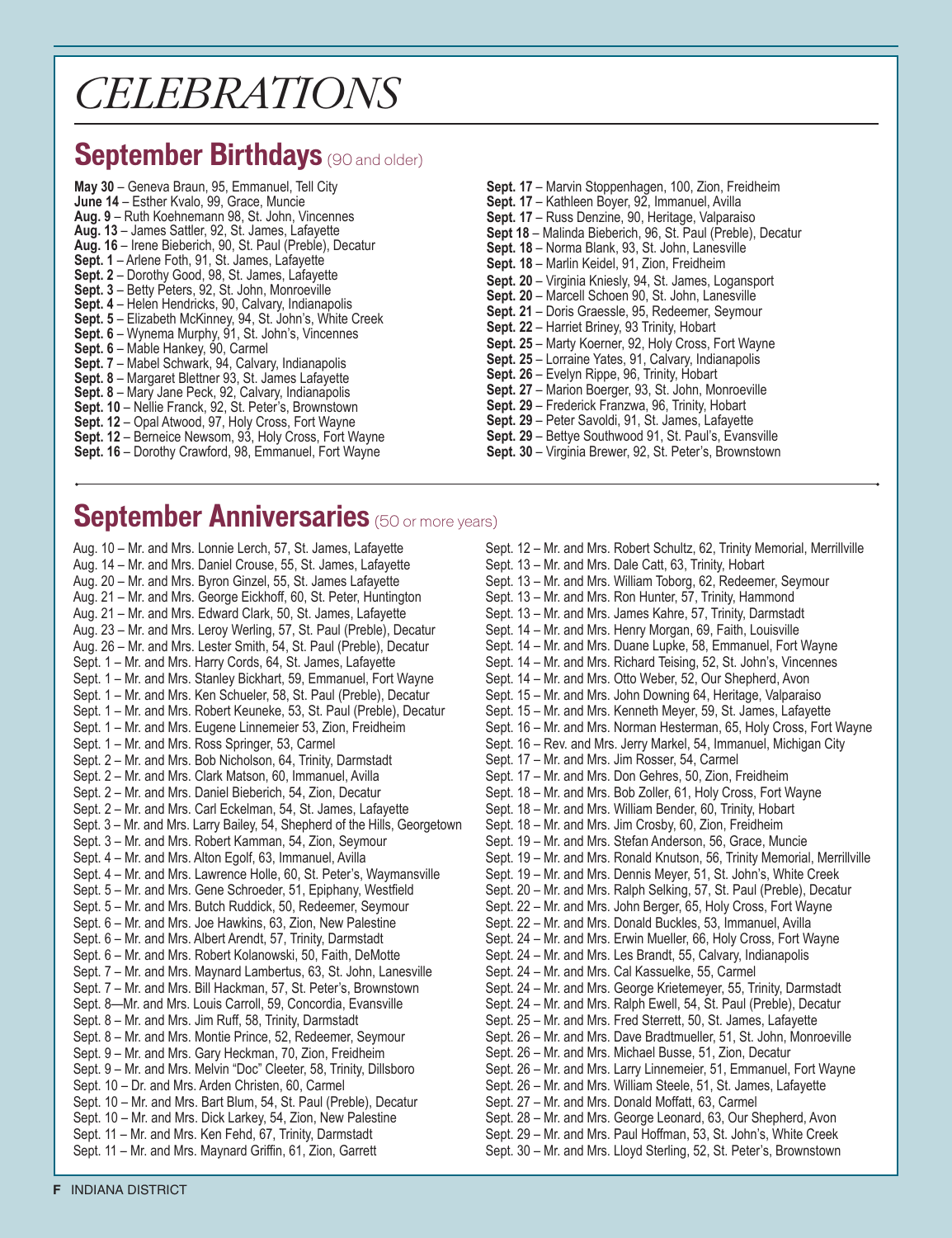

### **September Prayer List Calendar of Events**

### **Week of Sept. 7 – Labor Day**

#### **Week of Sept. 14**

- **• California-Nevada-Hawaii District**
- **• Circuit 13**
- *• Trinity,* Indianapolis
- *• Zion,* New Palestine
- *• Holy Cross,* Indianapolis
- *• Christ,* Noblesville
- *• Lord of Life,* Westfield
- *• Epiphany,* Westfield
- **• Mission:** Gospel Friendship to Muslims-Concordia, Fort Wayne
- **• RSO:** Lutheran Social Services, Fort Wayne

### **Week of Sept. 21**

- **• Central Illinois District**
- **• Circuit 18**
- *• Calvary,* Bedford
- *• St. Paul,* Brownstown
- *• St. Peter,* Brownstown
- *• Emmanuel,* Leesville
- *• Good Shepherd,* Medora
- *• Faith,* Salem
- *• St. John,* Seymour
- *• Trinity,* Vallonia
- **• Mission:** Gypsy Ministry, Holy Cross, Fort Wayne
- **• RSO:** Lutheran Special Ed Ministries, Fort Wayne

### **Week of Sept. 28**

- **• Eastern District**
- **• Circuit 3**
- *• Faith Memorial,* Valparaiso
- *• Heritage,* Valparaiso
- *• Immanuel,* Valparaiso
- *• Trinity,* Westville
- *• Prince of Peace,* Valparaiso
- **• Mission:** Japanese Outreach, *Trinity*, Indianapolis
- **• RSO:** Siberian Lutheran Mission Society

- **Sept. 8** Seminary Guild, "Getting to Know You Tea" 1 p.m. in Luther Hall, CTS
- **Sept. 13** Opening Service 3 p.m., Kramer Chapel, CTS
- **Sept. 16-18** Best Practices for Ministry Heartland Carmel
- **Sept. 18-19** *Junior High Rally, South* Camp Lakeview, Seymour
- **Sept. 19-20** Junior High Rally, North Camp Lutherhaven, Albion
- **Sept. 24** Board of Directors District Office
- **Oct. 8** "Faith in the Halls of Power: Family, Marriage, Human Life and Religious Liberty in 21<sup>st</sup> Century America", Tim Goeglein 7 p.m., CTS Sihler Auditorium
- **Oct. 8-10** Prayerfully Consider Campus Visit Concordia Thelogical Seminary
- **Oct. 18-20** Circuit Visitors Conference District Office
- **Oct. 28-30** Luther Hostel Concordia Thelogical Seminary
- **Oct. 29-Nov. 1** Christ Academy/Phoebe Academy CTS
- **Nov. 1-3**  Good Shepherd Institution CTS
- **Nov. 9-10** All Church Worker Conference, Sheraton Conference Center at Keystone Crossing, Indianapolis
- **Nov. 13-14**  Indiana District Youth Gathering Emmaus Lutheran Church, Indianapolis